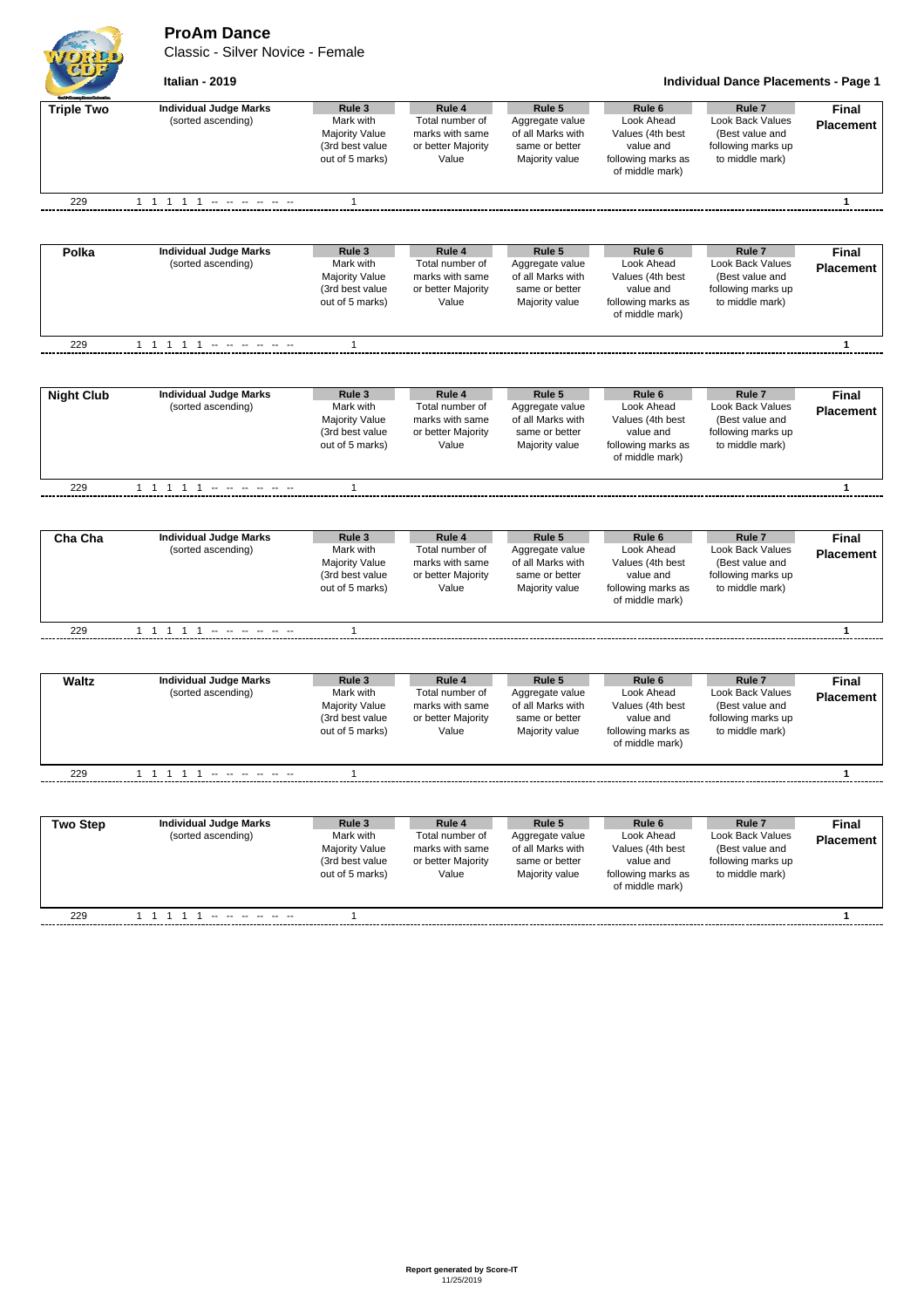## **ProAm Dance**

Classic - Silver Novice - Female

```
Italian - 2019 Individual Dance Placements - Page 2
```

| <b>East Coast</b><br>Swing | <b>Individual Judge Marks</b><br>(sorted ascending) | Rule 3<br>Mark with<br><b>Majority Value</b><br>(3rd best value<br>out of 5 marks) | Rule 4<br>Total number of<br>marks with same<br>or better Majority<br>Value | Rule 5<br>Aggregate value<br>of all Marks with<br>same or better<br>Majority value | Rule 6<br>Look Ahead<br>Values (4th best<br>value and<br>following marks as<br>of middle mark) | Rule 7<br>Look Back Values<br>(Best value and<br>following marks up<br>to middle mark) | Final<br><b>Placement</b> |
|----------------------------|-----------------------------------------------------|------------------------------------------------------------------------------------|-----------------------------------------------------------------------------|------------------------------------------------------------------------------------|------------------------------------------------------------------------------------------------|----------------------------------------------------------------------------------------|---------------------------|
| 229                        | the top the the top the                             |                                                                                    |                                                                             |                                                                                    |                                                                                                |                                                                                        |                           |

| <b>West Coast</b><br>Swing | <b>Individual Judge Marks</b><br>(sorted ascending) | Rule 3<br>Mark with<br>Majority Value<br>(3rd best value<br>out of 5 marks) | Rule 4<br>Total number of<br>marks with same<br>or better Majority<br>Value | Rule 5<br>Aggregate value<br>of all Marks with<br>same or better<br>Majority value | Rule 6<br>Look Ahead<br>Values (4th best)<br>value and<br>following marks as<br>of middle mark) | Rule <sub>7</sub><br>Look Back Values<br>(Best value and<br>following marks up<br>to middle mark) | Final<br><b>Placement</b> |
|----------------------------|-----------------------------------------------------|-----------------------------------------------------------------------------|-----------------------------------------------------------------------------|------------------------------------------------------------------------------------|-------------------------------------------------------------------------------------------------|---------------------------------------------------------------------------------------------------|---------------------------|
| 229                        | الموارد المواردة الموارد                            |                                                                             |                                                                             |                                                                                    |                                                                                                 |                                                                                                   |                           |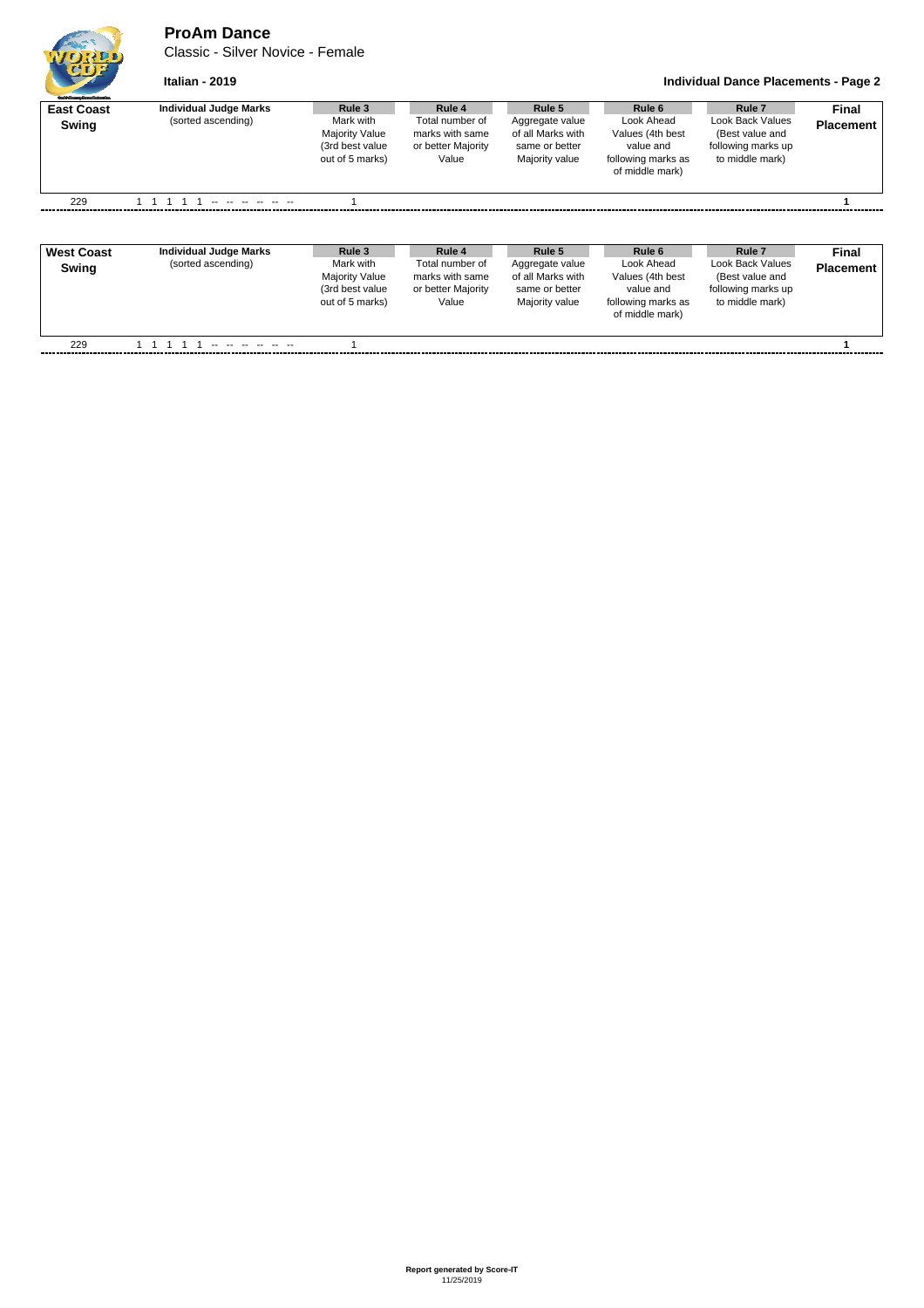## **ProAm Dance**

M - Movement T - Timing

Classic - Silver Novice - Female

|                   | Italian - 2019                                             |                                  |   |               |                                 |   |                |                          | <b>Penalties - Page 3</b> |
|-------------------|------------------------------------------------------------|----------------------------------|---|---------------|---------------------------------|---|----------------|--------------------------|---------------------------|
| <b>Triple Two</b> |                                                            |                                  |   | <b>Judges</b> |                                 |   |                |                          |                           |
|                   | $\overline{2}$                                             | 3<br>$\overline{4}$              | 5 | 6             | 7                               | 8 | $\overline{9}$ | 10                       | 11                        |
|                   | No penalties were applied in this dance.                   |                                  |   |               |                                 |   |                |                          |                           |
| Polka             |                                                            |                                  |   | Judges        |                                 |   |                |                          |                           |
|                   | $\overline{2}$                                             | 3<br>$\overline{4}$              | 5 | 6             | 7                               | 8 | 9              | 10                       | 11                        |
|                   | No penalties were applied in this dance.                   |                                  |   |               |                                 |   |                |                          |                           |
| <b>Night Club</b> |                                                            |                                  |   | Judges        |                                 |   |                |                          |                           |
|                   | $\overline{2}$                                             | 3<br>4                           | 5 | 6             | $\overline{7}$                  | 8 | 9              | 10                       | $\overline{11}$           |
|                   | No penalties were applied in this dance.                   |                                  |   |               |                                 |   |                |                          |                           |
| Cha Cha           |                                                            |                                  |   | Judges        |                                 |   |                |                          |                           |
|                   | $\overline{2}$<br>No penalties were applied in this dance. | $\overline{3}$<br>$\overline{4}$ | 5 | 6             | $\overline{7}$                  | 8 | 9              | 10                       | $\overline{11}$           |
| <b>Waltz</b>      |                                                            |                                  |   | <b>Judges</b> |                                 |   |                |                          |                           |
|                   | $\overline{2}$                                             | 3<br>4                           | 5 | 6             | 7                               | 8 | 9              | 10                       | $\overline{11}$           |
|                   | No penalties were applied in this dance.                   |                                  |   |               |                                 |   |                |                          |                           |
| <b>Two Step</b>   |                                                            |                                  |   | <b>Judges</b> |                                 |   |                |                          |                           |
|                   | $\overline{2}$<br>No penalties were applied in this dance. | 3<br>$\overline{4}$              | 5 | 6             | $\overline{7}$                  | 8 | 9              | 10                       | $\overline{11}$           |
| <b>East Coast</b> |                                                            |                                  |   | Judges        |                                 |   |                |                          |                           |
| Swing             | $\overline{2}$                                             | 3<br>$\overline{4}$              | 5 | 6             | 7                               | 8 | 9              | 10                       | 11                        |
|                   | No penalties were applied in this dance.                   |                                  |   |               |                                 |   |                |                          |                           |
| <b>West Coast</b> |                                                            |                                  |   | <b>Judges</b> |                                 |   |                |                          |                           |
| Swing             | $\overline{2}$<br>1                                        | 3<br>$\overline{4}$              | 5 | 6             | $\overline{7}$                  | 8 | 9              | 10                       | 11                        |
|                   | No penalties were applied in this dance.                   |                                  |   |               |                                 |   |                |                          |                           |
| <b>Penalty</b>    | <b>Non-Conference Penalty Codes</b>                        |                                  |   |               | <b>Conference Penalty Codes</b> |   |                |                          |                           |
| Codes             | 1 Placement Reduction                                      | <b>Last Placement</b>            |   | Reasons       |                                 |   | Codes          |                          |                           |
|                   | C<br>- Costume and Appearance                              | P - Prop Use                     |   |               | Self Selected Music             |   | S              | - Single Lower Placement |                           |

B - Basic Pattern **D** - Dance Delivery Loss of Hat **Loss of Hat Q - Last Place** F - Courtesy & Floorcraft H - Costume Minimums Leaving the Dance Floor X - Full Disqualification A - Acceptable Behavior (Boots & Hats) E - Expulsion